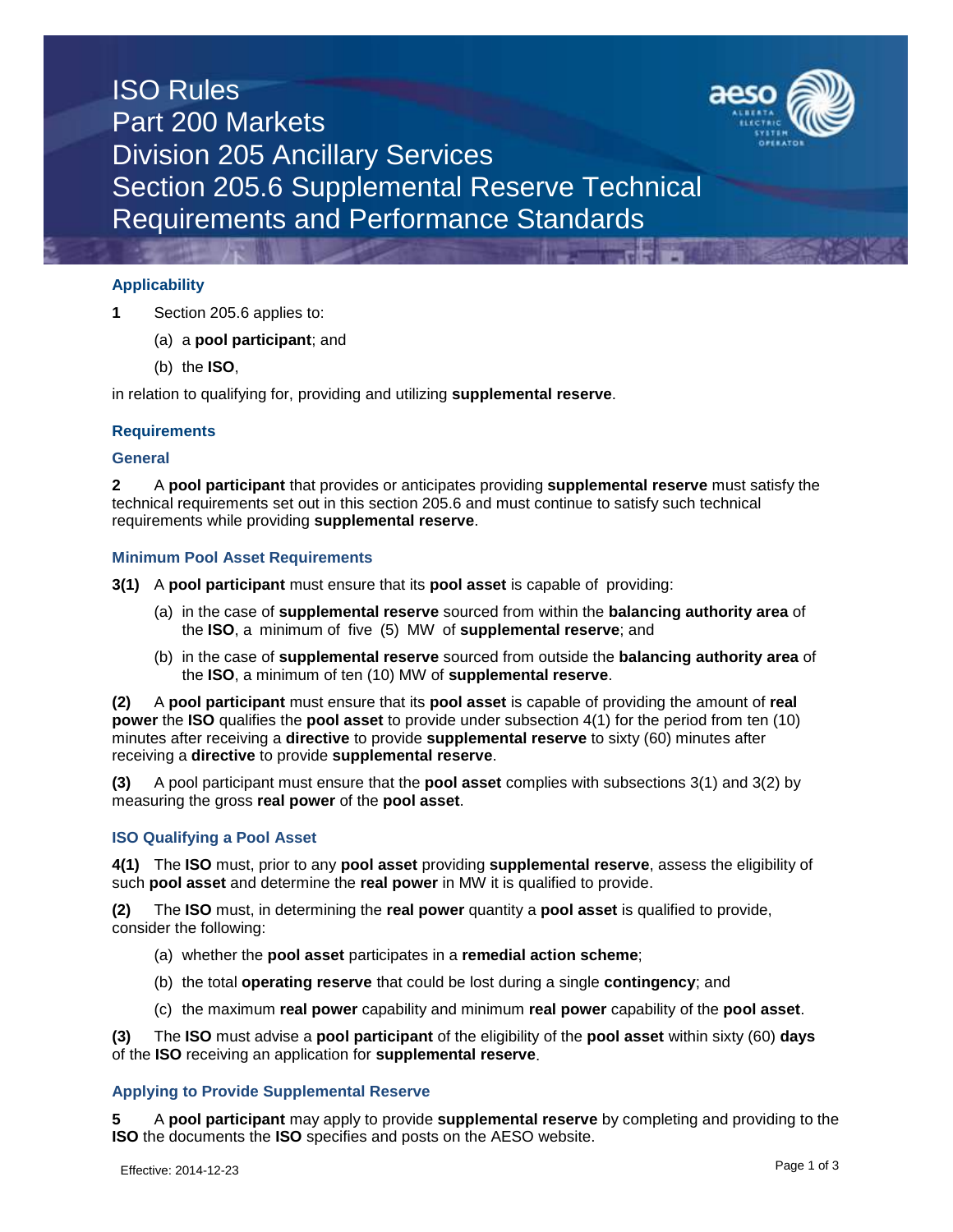



**6(1)** A **pool participant** will not be paid for supplemental reserve unless the pool participant ensures that:

- (a) upon receipt of a **dispatch** to provide **supplemental reserve**, if the time stated in the **dispatch**  for the pool asset to be in position to provide the **real power** quantity indicated in the **dispatch**  is:
	- (i) more than fifteen (15) minutes from the time the **pool participant** receives the **dispatch**, the **pool asset** is in position at the time stated in the **dispatch**; or
	- (ii) fifteen (15) minutes or less from the time the **pool participant** receives the **dispatch**, the **pool asset** is in position at the time stated in the **dispatch** or as soon as possible thereafter but in any event, not more than fifteen (15) minutes after receiving the **dispatch**; and
- (b) the **pool asset** maintains the ability to provide the **real power** quantity corresponding to the **dispatch** quantity, as measured in accordance with subsection 3(3):
	- (i) by the times set out in subsections  $6(1)(a)(i)$  or (ii); and
	- (ii) within a tolerance of minus:
		- (A) one (1) MW for a **dispatch** of less than or equal to twenty (20) MW; or
		- (B) five percent (5%) for a **dispatch** greater than twenty (20) MW;

for as long as the **dispatch** is in effect.

#### **Performance Requirements to a Directive**

**7(1)** A **pool participant** must, within ten (10) minutes after receiving a **directive** to provide **supplemental reserve**, ensure that the **pool asset** is providing a quantity of **real power** equal to the instantaneous amount of **real power** of the **pool asset** at the time of the **directive** plus the amount of **real power** set out in the **directive,** as measured in accordance with subsection 3(3).

**(2)** A **pool participant** must ensure that, from the first time the **pool asset** achieves the quantity of **real power** set out in subsection 7(1) to the time fifteen (15) minutes after the time of the **directive**, the average quantity of **real power** provided by the **pool asset** is equal to or more than the quantity set out in subsection 7(1), as measured in accordance with subsection 3(3).

**(3)** A **pool participant** of a **pool asset** must ensure that, for each consecutive ten (10) minute interval starting fifteen (15) minutes following the receipt of a **directive**, the average **real power** from the **pool asset** equals the quantity set out in subsection 7(1), as measured in accordance with subsection 3(3), within a tolerance of:

- (i) five (5) MW for a load **pool asset** or a generating **pool asset** with a **maximum capability** of two hundred (200) MW or less; or
- (ii) ten (10) MW for a **pool asset** with a **maximum capability** of greater than two hundred (200) MW.

**(4)** Notwithstanding subsection 3(2), a **pool participant** must ensure the **pool asset** continues to provide the average **real power** set out in subsection 7(3) for as long as the **directive** is in effect.